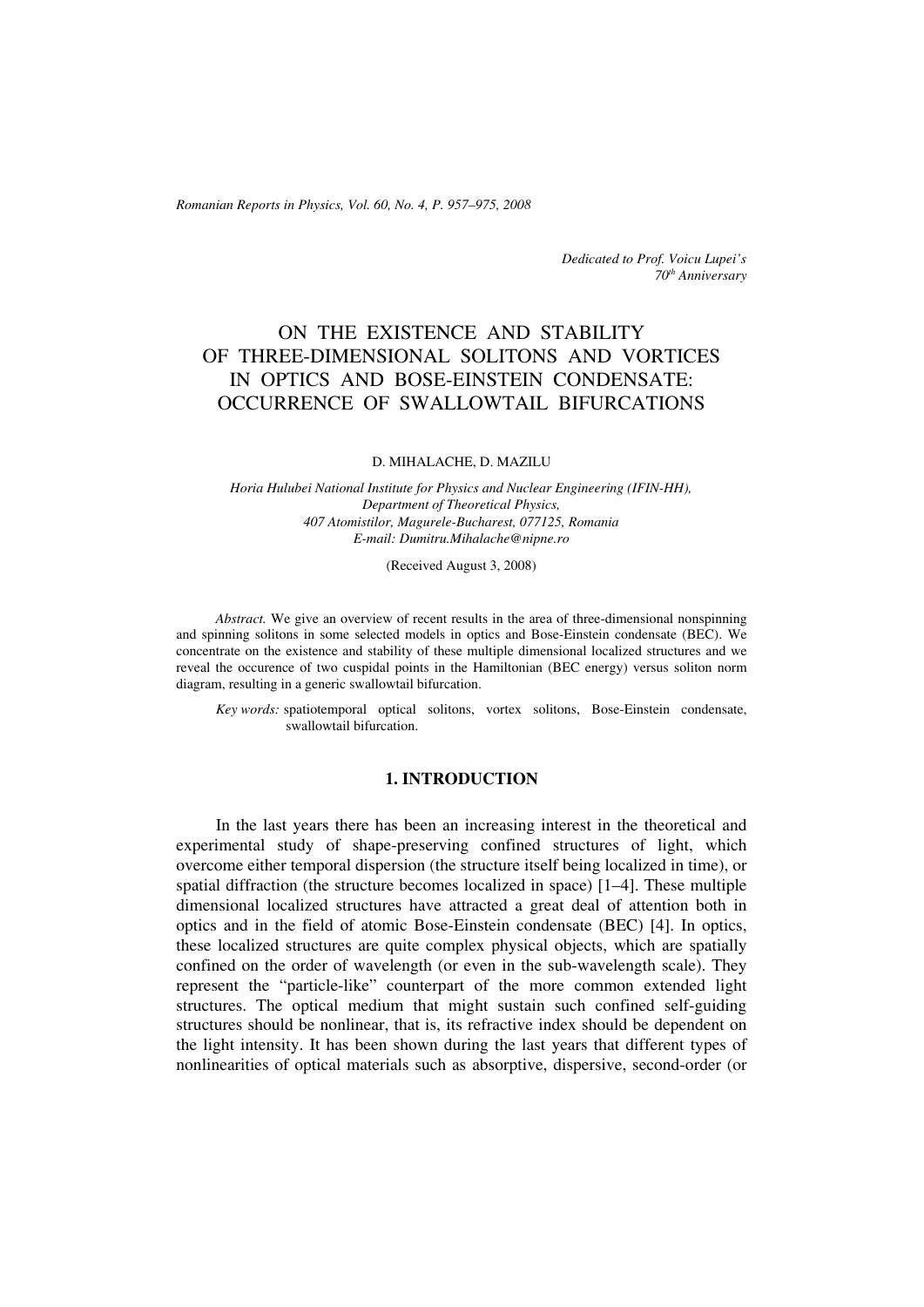quadratic), third-order (or cubic, Kerr-like) can be used in practice to prevent either temporal dispersion or spatial diffraction of light beams or both of them. The field of opticalsolitons (either temporal or spatial ones) emerged from these fundamental studies of the interaction of intense laser beams with matter. This area is now in a mature stage; temporal optical solitons are now currently created in optical fibers and have led to a mature technology in photonics, whereas spatial optical solitons are currently created in various experimental conditions in laboratory and are now awaiting tehnological implementation.

However, there exist a third kind of optical solitons, which are spatially confined pulses of light, the so-called spatiotemporal optical solitons, alias "light bullets", a term coined by Silberberg [5]. In the course of the past several years, a new level of understanding has been achieved about conditions for the existence, stability, and generation of spatiotemporal optical solitons, which are nondiffracting and nondispersing wavepackets propagating in nonlinear optical media. The spatiotemporal optical soliton is localized (self-guided) in the two transverse (spatial) dimensions and in the direction of propagation due to the balance of medium anomalous group-velocity dispersion (GVD) and nonlinear self-phase modulation. It is a fully three-dimensional (3D) localized object in both space and time. The term "light bullet" arises because it can be tought of as a tiny bead of light propagating long distances without changes (that is, nondispersing and nondiffracting in the propagating nonlinear medium). These localized physical objects could be used as information carriers in the all-optical processing information systems. It is believed that they are the ideal bits of information in both sequential (serial) and parallel transmission and processing information systems. Moreover, a useful scaling law exist that show that a smaller spatiotemporal soliton requires less energy. This field has been recently overviewed [4].

The solitons in media with the cubic self-focusing nonlinearity, obeying the nonlinear Schrödinger (NLS) equation, are unstable in two and three dimensions, because of the occurrence of collapse in the same model [6]. Several possibilities to arrest the collapse were considered, such as periodic alternation of self-focusing and defocusing layers [7] and various generalizations of this setting [8], and the use of weaker instabilities, *viz.*, saturable [9] or quadratic  $(\chi^{(2)})$  ones [10–13]. Tandem layered structures, composed of alternating linear and quadratic layers, were also proposed and investigated [14]. Other theoretically developed approaches use offresonance two-level systems [15] and self-induced-transparency media [16].

Collapse does not occur either in cubic  $(\chi^{(3)})$  media whose nonlinearity is nonlocal [17, 18], therefore they may also give rise to stable solitons, see [19, 20]. Two-dimensional spatial solitons stabilized by the nonlocality were observed in vapors [21] and lead glasses featuring strong thermal nonlinearity [22]; in the latter case, elliptic and vortex-ring solitons were reported. Optical one-dimensional solitons supported by a nonlocal  $\chi^{(3)}$  nonlinearity were also created in liquid crystals [23]. Further, photonic lattices [24], vortices [25], spatial solitons in soft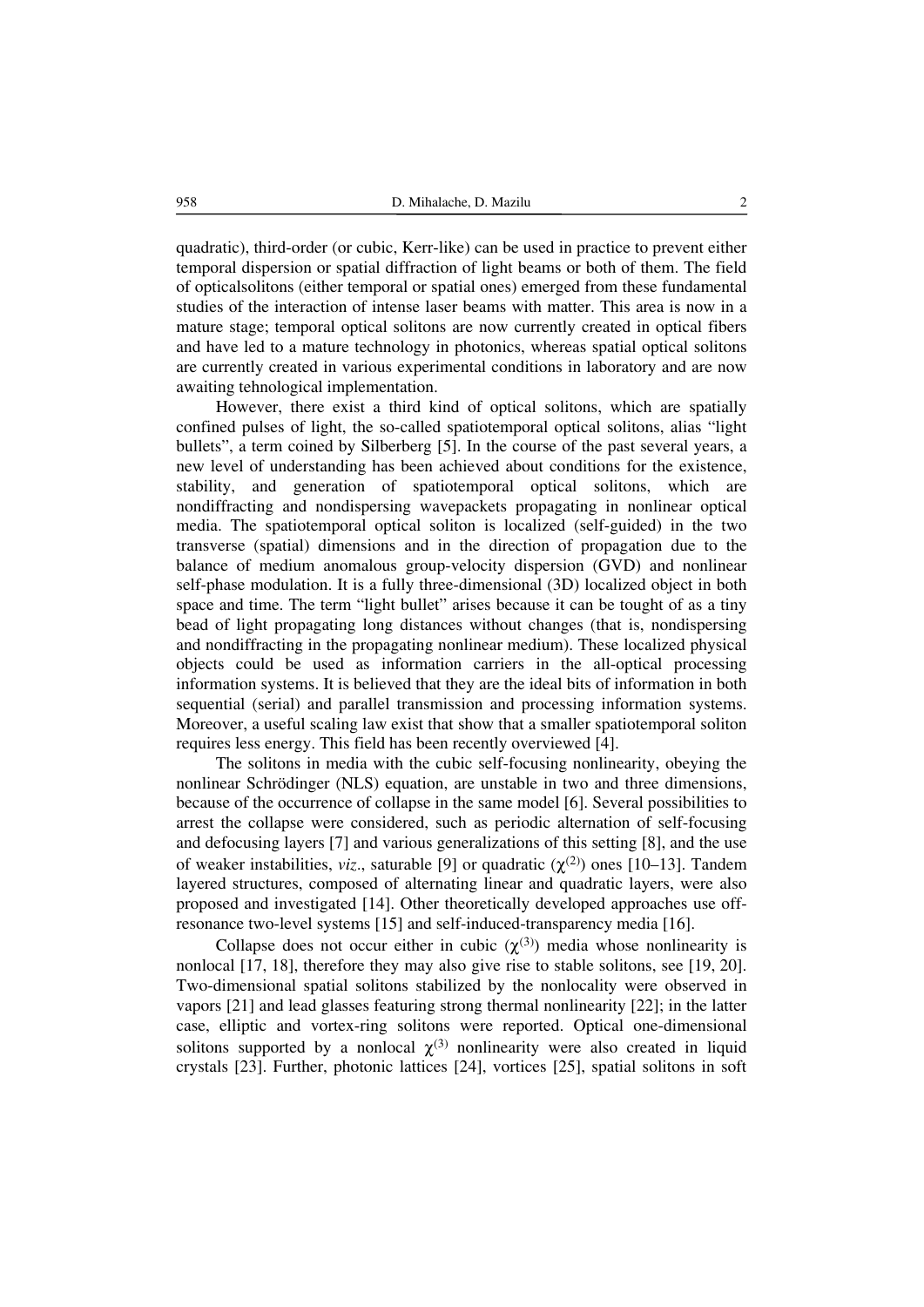matter [26], multipole vector solitons in nonlocal nonlinear media [27], and onedimensional solitons of even and odd parities supported by competing nonlocal nonlinearities [28] were considered in the context of nonlocality. In addition, it was shown that long-range cubic nonlinearity induced by long-range interactions between atoms carrying polarized magnetic momenta in effectively twodimensional Bose-Einstein condensates also leads to the prediction of stable twodimensional (2D) solitons [29]. Moreover, 2D vortex solitons [25] and 3D fundamental and spinning solitons [30] were considered in the context of nonlocality in various models in optics and BEC.

The localized optical vortices (alias vortex solitons), have drawn much attention as objects of fundamental interest, and also due to their potential applications to all optical information processing, as well as to the guiding and trapping of atoms [31]. Unique properties are also featured by vortex clusters, such as rotation similar to the vortex motion in superfluids. The complex dynamics of vortex clusters in optical media with competing nonlinearities has been studied too [32]. Various complex patterns based on vortices were theoretically investigated in the usual BEC models, based on the Gross-Pitaevskii equation with the local nonlinearity [33]. However, it was found that, in the general case, multiple vortices nested in the host beam display strong instability, including distortion, drift and annihilation of the vortices.

Soliton necklaces [34–35] and rotating soliton clusters [36] were introduced, too. Moreover, in nondissipative optical media with competing nonlinearities, robust soliton complexes (in the form of "clusters" or soliton "molecules") composed by several fundamental (nonspinning) solitons were thoroughfully investigated, too [36]. It was found that the quasi-stable propagation of such soliton clusters is a generic feature of media with competing nonlinearities (self-focusing cubic and self-defocusing quintic nonlinearities or quadratic nonlinearities in competition with self-defocusing cubic nonlinearities).

Experimentally, only two-dimensional spatiotemporal solitons that overcome diffraction in one transverse spatial dimension have been created in quadratic nonlinear media [37]. However, there are no experiments yet concerning the creation of genuine 3D spatiotemporal solitons. Several groups all over the world are hunting for such physical objects with unique and useful properties from the technological point of view.

With regard to the theory, fundamentally new features of light pulses that self-trap in one or two transverse spatial dimensions and do not spread out in time, when propagating in various optical media, were thoroughly investigated in recent years in models with various nonlinearities. Both fundamental (nontopological) and topological (vorticity-carrying) stable 3D spatiotemporal solitons have been predicted, in media with competing optical nonlinearities (quadratic in competition with self-defocusing cubic or self-focusing cubic in competition with selfdefocusing quintic) [38]. However, a very promising way to arrest the collapse in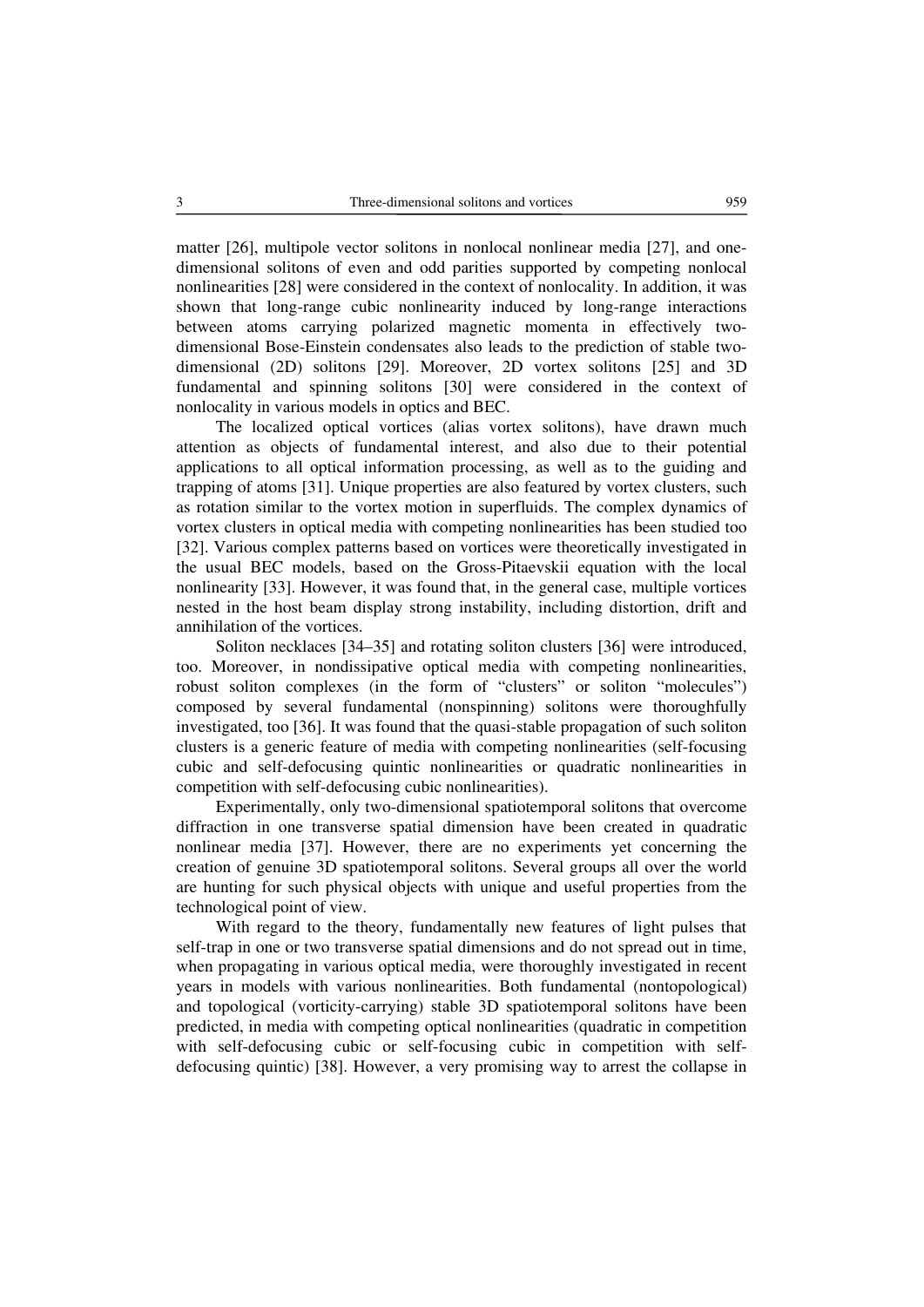Kerr-type focusing media is to use 2D nonlinear photonic lattices in a 3D environment. The study of coherent wave propagation in lattice systems [39–46], including soliton phenomena in nonlinear periodic structures, generated in recent years a lot of activity both in optics (for a recent comprehensive review, see [47]) and in the field of matter waves in optical trapping potentials [48].

The possibility of existence of stable three-dimensional spatiotemporal solitons confined by either harmonic two-dimensional optical lattices [49] or radially symmetric Bessel lattices [50] were investigated, too. We recently predicted the existence of stable three-dimensional spatiotemporal solitons in a two-dimensional photonic lattice; we found that the Hamiltonian-versus-soliton norm diagram exhibits a two-cusp structure. Correspondingly, a "swallowtail" shape of this diagram emerged, which is a quite rare physical phenomenon [49]. This unique feature is a generic one for both nontopological [49–52] and topological [53] 3D solitons: it has been also found in radially symmetric Bessel lattices [50] (a result suggesting a promising approach to generate stable "light" bullets" in optics and stable 3D solitons in attractive Bose-Einstein condensates [51]), and in the search for stable 3D optical solitons in media with quadratic nonlinearities in competition with self-focusing cubic nonlinearities [52].

In the last years there is an increasing interest in the study of multidimensional dissipative localized structures which are modeled by nonlinear partial differential equations involving gain and loss terms in addition to the common nonlinear and dispersive/diffractive terms. These nonlinear dynamical systems allow for the formation under certain conditions of *stable dissipative solitons* [54]. One of the prototype dissipative dynamical system is that governed by the complex Ginzburg-Landau equation, which is one of the most studied nonlinear equations in the nonlinear science [55]. Recently stable fundamental (vorticityless) and spinning (with nonzero intrinsic vorticity) spatiotemporal dissipative optical solitons described by the complex cubic-quintic Ginzburg-Landau equation were found [56–63] and both ellastic and inellastic collision scenarios were identified [64, 65].

In this work we briefly overview recent theoretical studies of the existence and stability of the families of 3D solitons and vortices in optics and BEC. The issue of existence and stability of multidimensional optical solitons in confining potentials is important in other relevant physical systems such as the investigation of Bose-Einstein condensates in periodic potentials created by laser standing waves.

We will concentrate on the existence and stability of these multiple dimensional localized structures and we will reveal the occurence of two (or more) cuspidal points in the Hamiltonian (BEC energy) versus soliton norm diagram, resulting in a swallowtail bifurcation. We will consider the solitons trapped in both 2D [49] and 3D [51] Kerr-type harmonic photonic lattices and in cylindrical (radially symmetric) Bessel lattices [50] in self-focusing media. Moreover, we will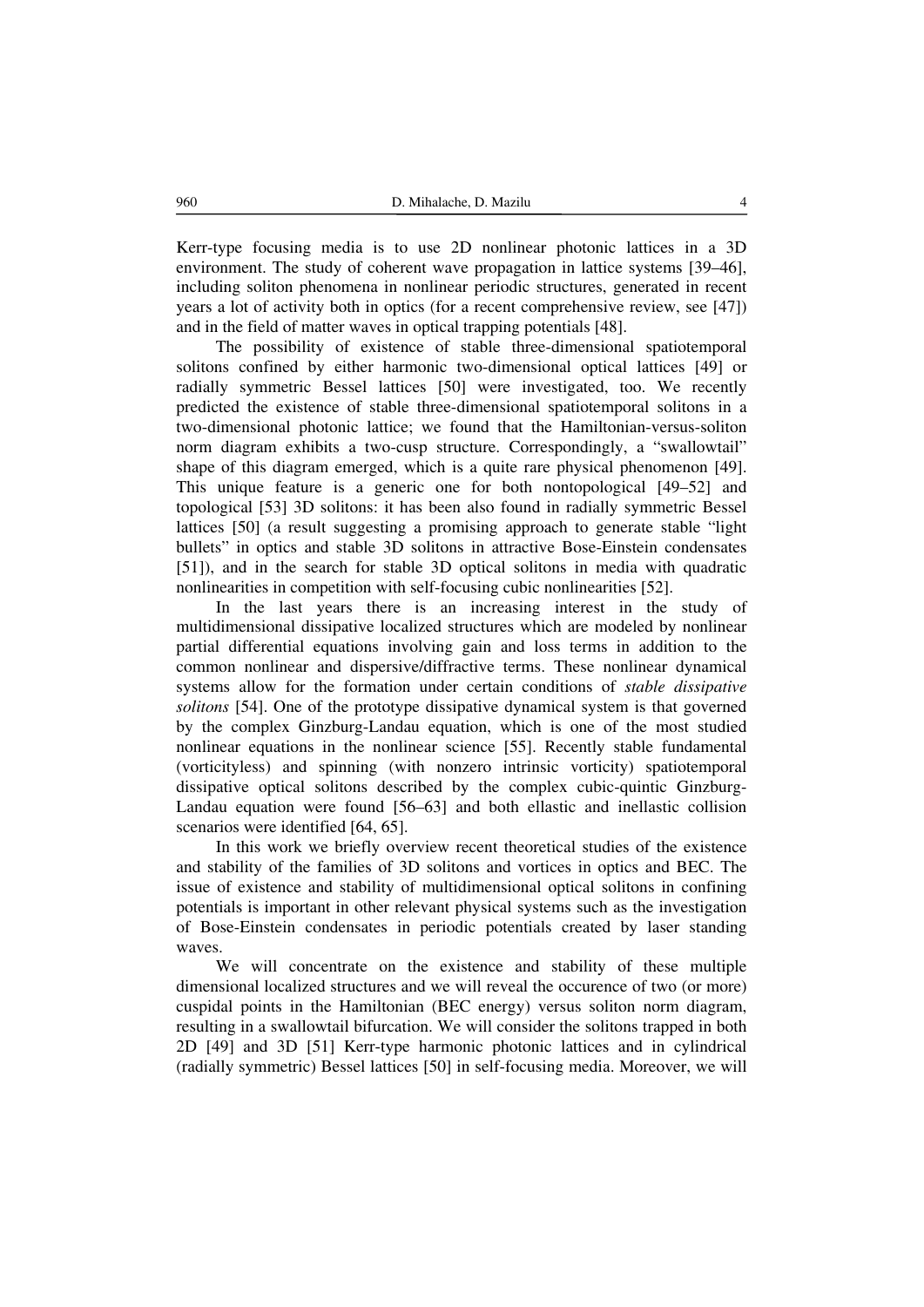consider the fundamental (vorticityless) 3D solitons forming in media with quadratic and self-focusing cubic nonlinearities where such unique swallowtail bifurcation occurs, too [52]. The swallowtail bifurcation pattern occurs also in the case of 3D spinning solitons forming in low-dimensional (2D) harmonic lattices [53]. The issue of existence and stability of multidimensional solitons in confining potentials is of much importance in the field of BEC loaded in periodic potentials created by the interference of several laser standing waves.

## **2. STABLE 3D SOLITONS AND VORTICES SUPPORTED BY 2D OPTICAL LATTICES**

The basic dimensionless evolution equation for 3D light propagation in a 2D photonic lattice is

$$
i\frac{\partial q}{\partial \xi} = -\frac{1}{2} \left( \frac{\partial^2 q}{\partial \eta^2} + \frac{\partial^2 q}{\partial \zeta^2} \right) + \frac{d}{2} \frac{\partial^2 q}{\partial \tau^2} + \sigma q \left| q \right|^2 - p \cos(\Omega_\eta \eta) \cos(\Omega_\zeta \zeta) q. \tag{1}
$$

Here we assume that the linear susceptibility depends on the transverse coordinates  $\eta$  and  $\zeta$ , that finally leads to the appearance of the linear term proportional to the modulation parameter  $p$ .  $\tau$  is the time coordinate and the parameter *d* equals the ratio of diffraction length to dispersion length. We consider  $d = -1$  because we can always rescale the time coordinate to get this value. The parameter  $\sigma$  defines the sign of the nonlinearity, and we consider the case of selffocusing nonlinearity ( $\sigma = -1$ ). The parameter *p* is proportional to the refractive index modulation depth. We take typical values in the interval  $0 < p < 20$ , and we have selected the transverse scale such that the modulation period is  $T = \pi/2$  [49].

Equation (1) conserves the energy

$$
E = \iiint q(\eta, \zeta, \tau) \vert^2 d\eta d\zeta d\tau
$$
 (2)

and the Hamiltonian *H* (see Ref. [49]).

We search for stationary soliton profiles in the form

$$
q(\eta, \zeta, \tau, \xi) = w(\eta, \zeta, \tau) \exp(i b \xi), \tag{3}
$$

where  $w$  is a real function and  $b$  is the nonlinear wave number shift. The resulting equation was solved by using the imaginary time propagation method. We have used a standard Crank-Nicholson finite difference scheme. The nonlinear finitedifference equations were solved by means of the Picard iteration method and the resulting linear system was handled with the help of the Gauss-Seidel iterative procedure. To achieve good convergence, we needed typically, six Picard iterations and six Gauss-Seidel iterations. We have employed equal transverse grid stepsizes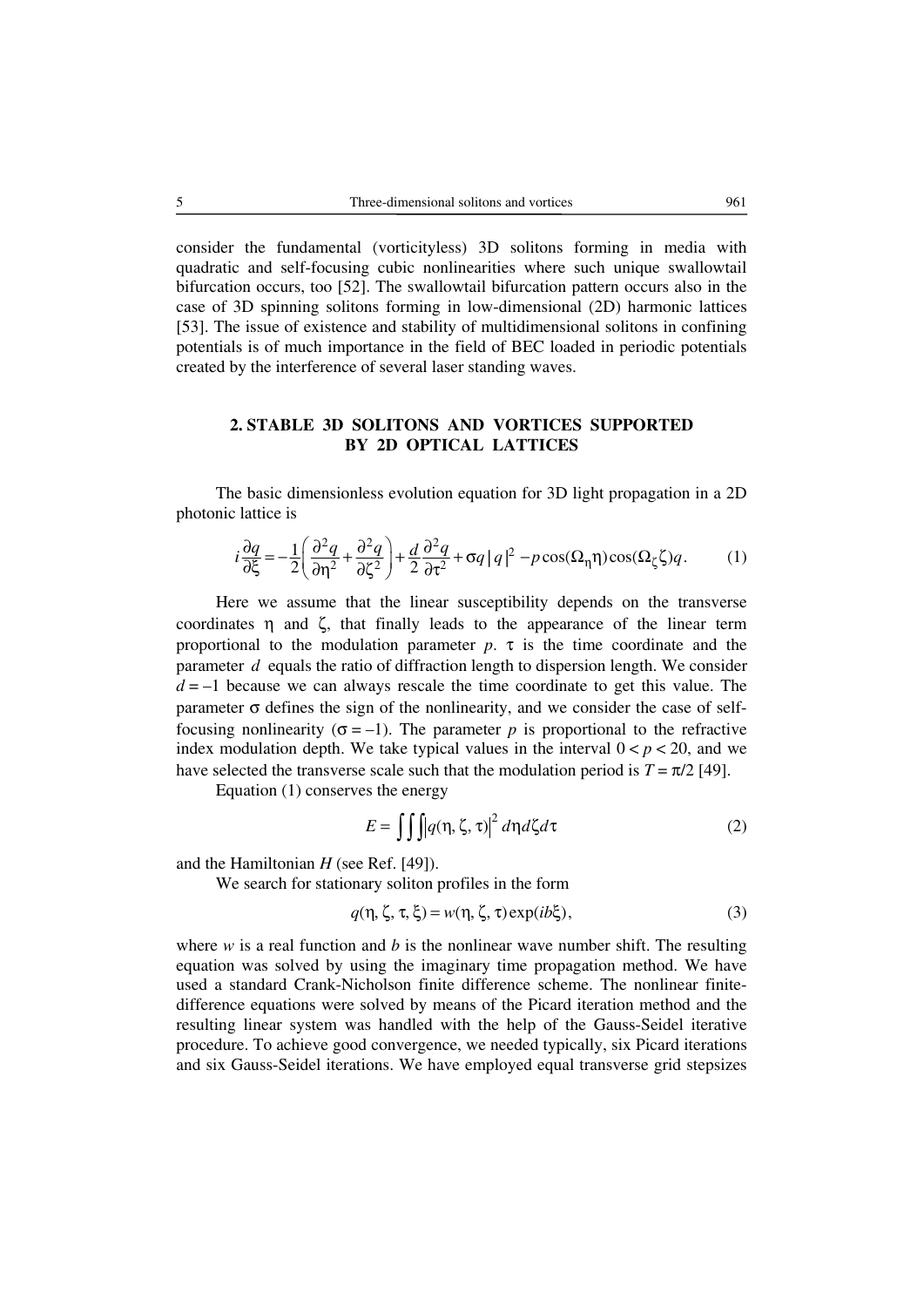$h = \Delta n = \Delta \zeta = \Delta \tau$ . Typical values of the transverse stepsizes and longitudinal stepsizes are  $h = 0.008$  and  $\Delta \xi = 0.00006$  for high amplitude solitons. For low amplitude solitons we take typically  $h = 0.05$  and  $\Delta \xi = 0.002$ . We have used 401 points in each transverse direction and the stabilization process occurs after  $4 \times 10^{3}$ –1  $\times$  10<sup>4</sup> steps along the propagation direction.

By a direct manipulation of the evolution equation (1) we get the following relationship between the total energy  $E$ , the wave number  $b$ , the stationary profile *w* and the Hamiltonian *H*:

$$
H = -bE + \frac{1}{2} \iiint w^4 d\eta \, d\zeta \, d\tau. \tag{4}
$$

This relationship may be used to determine the wave number *b*, once knowing the field profile *w*. Notice that for the stationary solitons of the 3D NLS equation (that is, the limit  $p = 0$  in Eq. (1)) the corresponding relationships between *E*, *H*, and the wave number *b* are:

$$
b(E) = CE^{-2}, \quad H(E) = CE^{-1}, \tag{5}
$$

where *C* is a numerical constant:  $C \approx 44.3$  (see, *e.g.*, [1, 2]). We mention that we have additionally cross-checked our imaginary time propagation code on the 3D NLS equation and we have tested the validity of the above relationships between the wave number *b*, the energy *E*, and the Hamiltonian *H*.

In Fig. 1 we plot the dependences  $b = b(E)$  (Fig. 1(a)) and  $H = H(E)$ (Fig. 1(b)) for the one-parameter family of 3D stationary solutions. We see that as a consequence of the imprinted 2D photonic lattice, the nonlinear localized states exist only for wave numbers *b* larger than some minimum values  $b_{min}(p)$  (the edge of the band-gap). This minimum propagation constant increases with the increase of the lattice strength parameter  $p$  (for the NLS equation we have  $b_{min} = 0$ ). Families of solitons exist whenever their energy exceeds a certain minimum value and are *linearly stable* in the intermediate-energy regime and for sufficiently high lattice potential (see the solid lines in Fig. 1 for lattice strengths  $p = 15$  and  $p = 20$ ). Remarkably, for sufficiently large values of the lattice strength parameter  $p$ , the Hamiltonian-versus-energy curves plotted in Fig. 1(b) display *two cusps*, instead of a single one as in other 2D and 3D Hamiltonian systems (see, *e.g.*, [2] for several examples of the usefulness of the Hamiltonian-versus-energy (norm) diagrams in the analysis of the existence and stability of solitons in conservative systems with an infinite number of degrees of freedom). This two-cusp structure of the Hamiltonian-soliton norm diagram is the so-called "swallowtail" catastrophe and is quite rare in physics (for a review on catastrophe theory as applied to the soliton stability see, *e.g.*, [66]).

We mention that only the soliton families which meet the Vakhitov-Kolokolov (VK) criterium  $dE/db > 0$  were expected to be linearly stable. However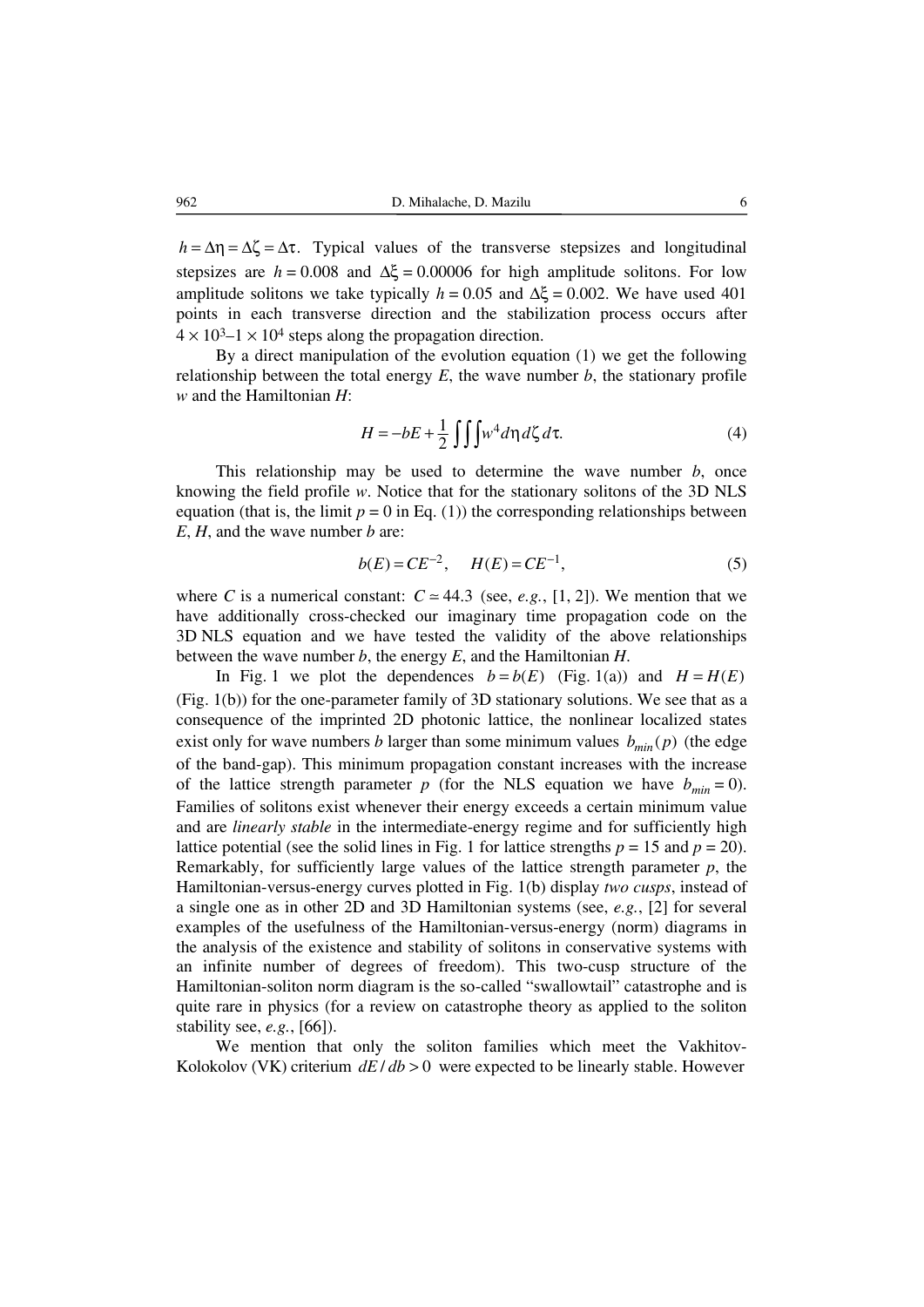

Fig.  $1 - (a)$  The wave number *b vs.* energy (norm) *E*; b) the Hamiltonian *H vs.* energy (norm) *E*. Solid and dashed lines depict stable and unstable soliton branches, respectively.

we have checked by direct propagation of perturbed stationary solitons that this is the case: the two semiinfinite branches corresponding to  $p = 15$  and  $p = 20$  [the dashed lines in Figs. 1(a,b)] correspond to unstable solitons, whereas the finite branches [the solid lines in Figs.  $1(a,b)$ ] correspond to stable 3D solitons. Thus we got stable 3D one-parameter soliton families if the lattice strength *p* exceeds some threshold value (see Figs. 1(a,b)).

Remarkably, this unique swallowtail bifurcation [66] occurs also in the study of the stability of spinning 3D solitons in the same model; see Fig. 2 for an example



Fig. 2 –Dependences  $H = H(N)$  for the family of 3D solitons with  $S = 1$  (color online), as predicted by the variational approximation at several different values of strength ε of the quasi-2D lattice.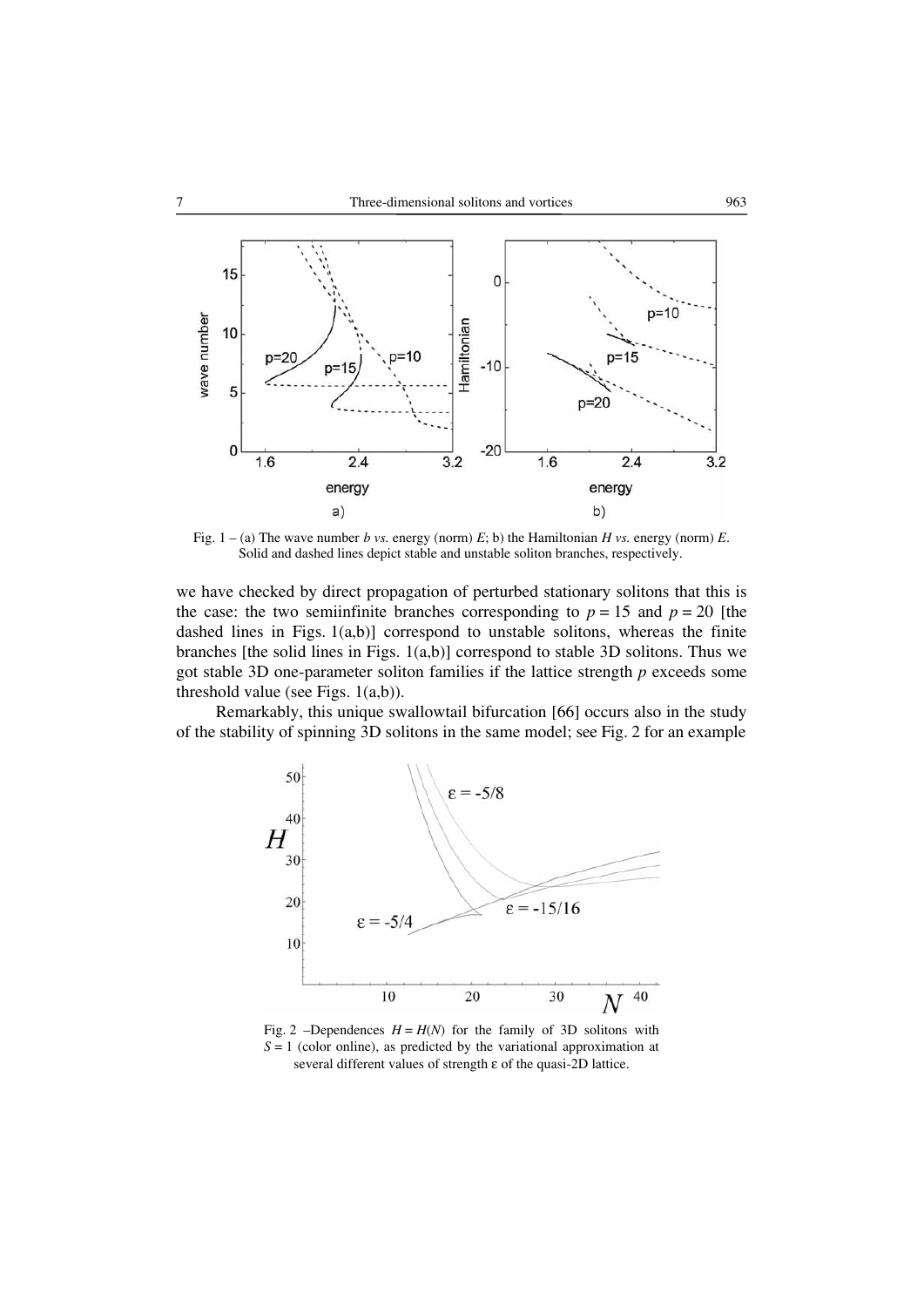example of two-cusp structure of the Hamiltonian- soliton norm diagram for the 3D solitons with vorticity  $S = 1$  supported by a 2D harmonic lattice if the lattice strength  $|\varepsilon|$  is large enough [53].

## **3. STABLE 3D OPTICAL SOLITONS SUPPORTED BY COMPETING QUADRATIC AND SELF-FOCUSING CUBIC-NONLINEARITIES**

The general  $\chi^{(2)}$  :  $\chi^{(3)}$  model relevant for the 3D case was elaborated in Ref. [52]:

$$
i\frac{\partial u}{\partial Z} + \frac{1}{2} \left( \frac{\partial^2 u}{\partial X^2} + \frac{\partial^2 u}{\partial Y^2} + \frac{\partial^2 u}{\partial T^2} \right) + u^* v + (|u|^2 + 2 |v|^2)u = 0,
$$
  
\n
$$
i\frac{\partial v}{\partial Z} + \frac{1}{4} \left( \frac{\partial^2 v}{\partial X^2} + \frac{\partial^2 v}{\partial Y^2} + \sigma \frac{\partial^2 v}{\partial T^2} \right) - \beta v + u^2 + 2(2 |u|^2 + |v|^2) v = 0.
$$
\n(6)

Here, *u* and *v* are local amplitudes of the fundamental-frequency (FF) and secondharmonic (SH) waves with phase mismatch β between them, *T*, (*X*, *Y*), and *Z* are the reduced time, two transverse spatial coordinates, and propagation distance, and the  $\chi^{(2)}$  and  $\chi^{(3)}$  coefficients can be normalized as shown in the equations, without loss of generality. The above equations assume different GVD coefficients at the two harmonics, with ratio  $\sigma$  between them (the GVD coefficient in the equation for the FF component is normalized to be 1 ), but neglect the Poyntingvector misalignment between the waves, as well as the walkoff between them [12]. In the case of  $\sigma = 1$ , the model possesses an additional spatiotemporal spherical symmetry.

From dependences  $E = E(k)$  (*E* is the total energy and *k* is the nonlinear wave number) for the one-parameter family of stationary solitons, one can predict their stability on the basis of the VK criterion [6],  $dE/dk > 0$ , which is a necessary stability condition, securing the absence of instability eigenmodes with real eigenvalues in the spectrum of small perturbations around the solitons. In fact, for the fundamental solitons (on the contrary to their spinning counterparts) the VK criterion may be a sufficient stability condition also, as suggested, in particular, by the results presented below.

In Fig. 3, we display curves  $E = E(k)$  and  $H = H(E)$  for the one-parameter families of the soliton solutions. A noteworthy feature of these dependences is that the 3D solitons exist at exact phase matching ( $\beta = 0$ ) and at positive mismatch for any positive value of wave number  $k$ , whereas at negative β they exist only above a certain cutoff value, which is given by  $k_{\text{co}} = -\beta/2$ .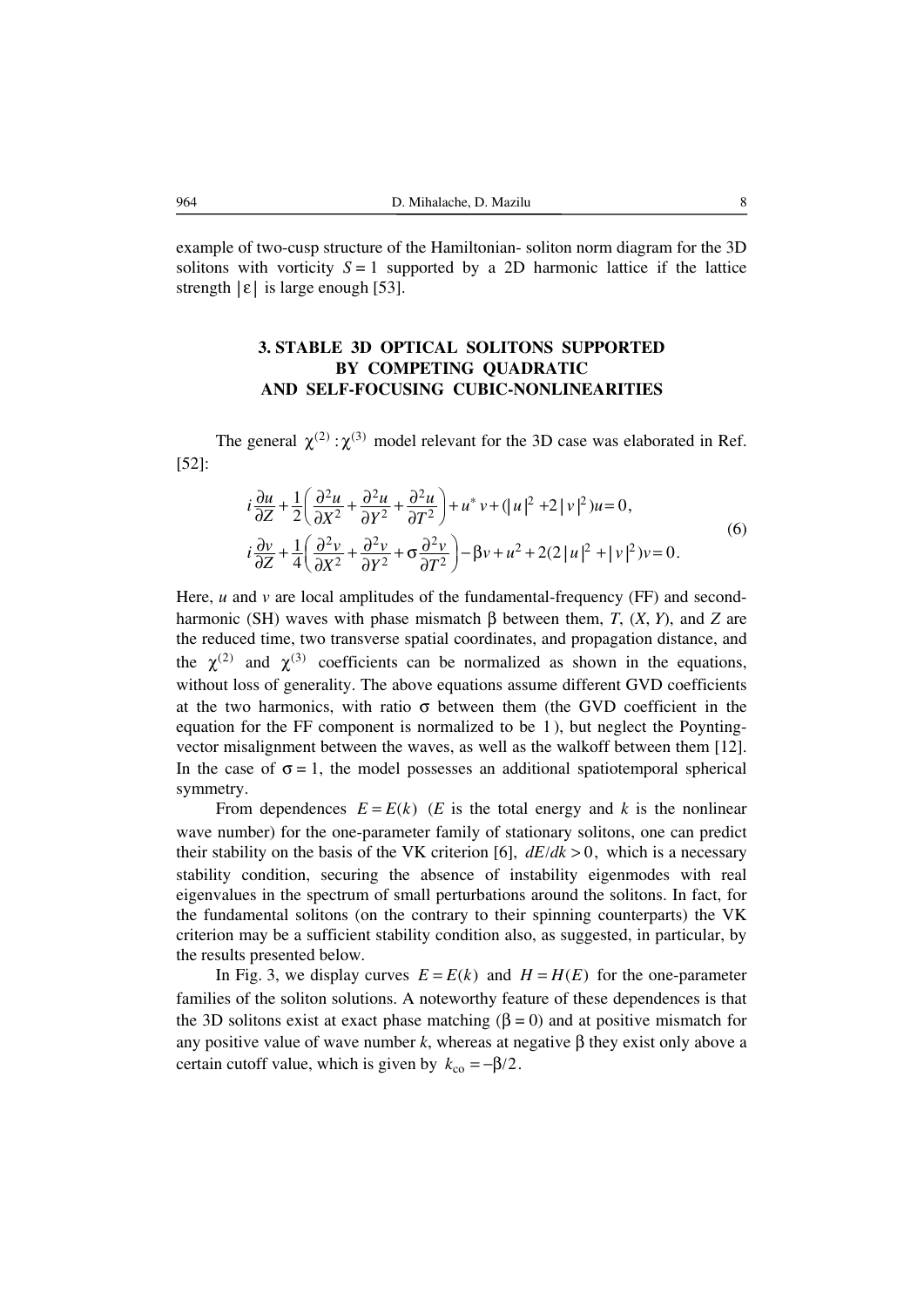

Fig. 3 – Characteristics of numerically found spatiotemporal soliton families for  $\sigma = 1$  (color online). (a), (c) Energy *E vs.* propagation constant *k*; (b), (d): Hamiltonian *vs. E*. In panels (a) and (b), labels 1, 2 and 3 correspond to  $\beta = -0.05$ ,  $\beta = 0$ , and  $\beta = 0.05$ , respectively. In (c) and (d), labels 1 and 2 correspond to  $\beta = -0.01$  and  $\beta = 0.01$ . Red (dark grey) and black lines depict unstable and stable soliton branches, respectively.

We also observe that for  $\beta = 0$  and for moderate nonzero values of  $\beta$ , both positive or negative, the solitons are expected to be stable in certain intervals of wave numbers and energies, as they satisfy the VK criterion,  $dE/dk > 0$ . As said above, the criterion is a necessary (but, generally, not sufficient) stability condition for the soliton family. However, it was demonstrated by calculating the instability growth rates for small perturbations that the VK criterion is actually sufficient for the stability of the fundamental 3D solitons.

At exact phase-matching ( $\beta = 0$ ), the 3D solitons are stable for energies from zero up to a certain maximum value, and the Hamiltonian-*versus*-energy (*H*–*E*) diagram displays a single cuspidal point, whereas for moderate finite values of β (either positive or negative ones) the solitons are stable in intervals of energy between finite limits, and the respective *H*–*E* diagrams feature a characteristic *swallowtail* shape, with two cuspidal points, instead of a single one as in typical 2D and 3D Hamiltonian systems.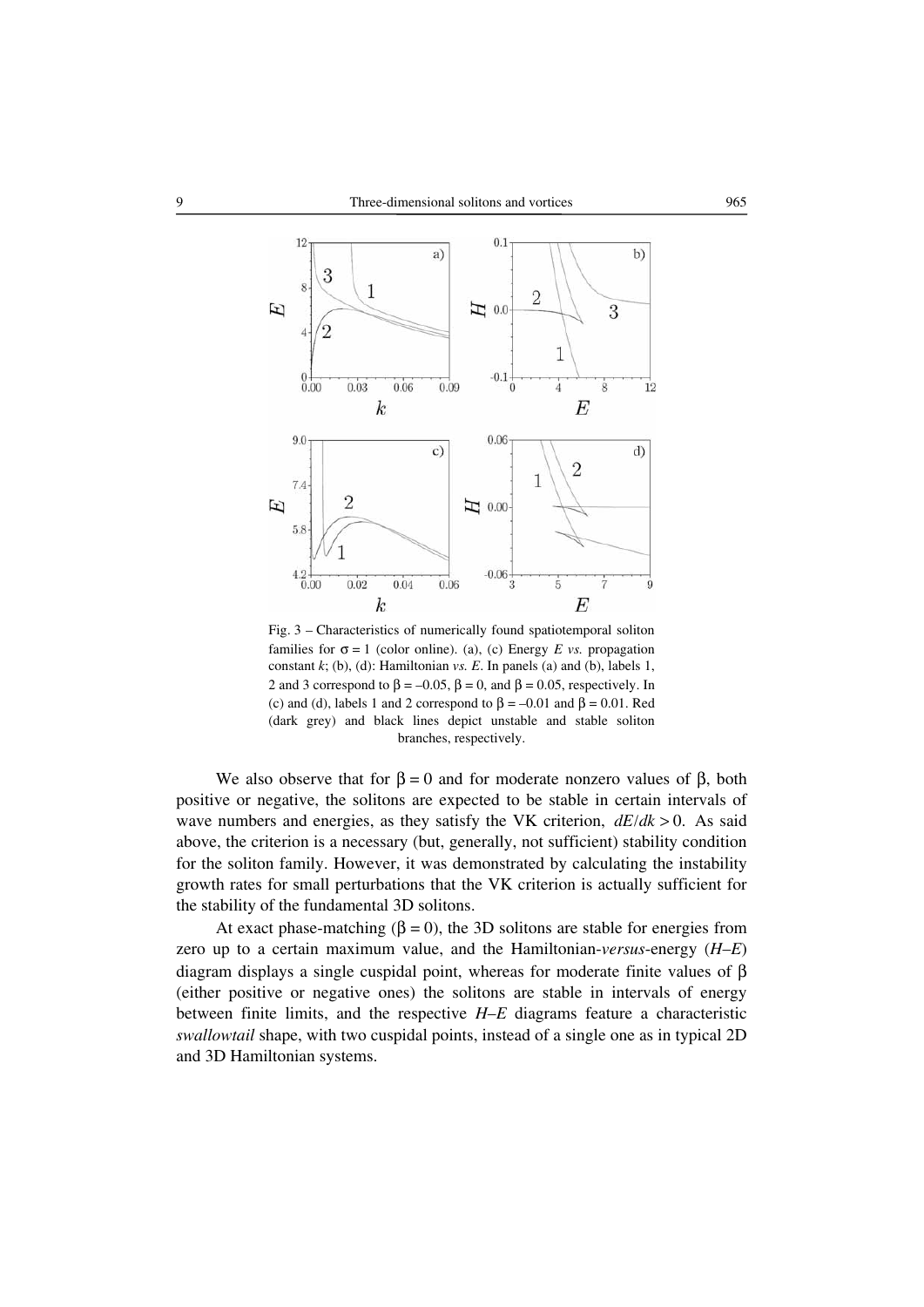### **4. 3D SOLITONS SUPPORTED BY RADIALLY SYMMETRIC BESSEL BEAMS**

Next we briefly discuss the existence and stability of three-dimensional solitons supported by cylindrical Bessel lattices (BLs) in self-focusing media. We show numerically that the BLs support a family of 3D solitons, which are stable within one or *two* intervals of values of their norm, if the lattice strength exceeds a threshold value. In the latter case, the Hamiltonian-vs.-norm diagram has three cuspidal points (a "swallowtail" pattern). The model applies to Bose-Einstein condensates and to suitable optical media with saturable nonlinearity. Accordingly, the results suggest new potential ways of making stable 3D BEC solitons and "light bullets".

We consider 3D solitons trapped in a BL, in the case of the cubic self-attraction [50]. This configuration can be directly implemented in BECs with a negative scattering length, illuminated by an optical Bessel beam. The corresponding normalized 3D Gross-Pitaevskii equation (GPE) for the wave function *q* is [50]:

$$
i\frac{\partial q}{\partial \xi} = -\frac{1}{2} \left( \frac{\partial^2 q}{\partial \eta^2} + \frac{\partial^2 q}{\partial \zeta^2} \right) - \frac{1}{2} \frac{\partial^2 q}{\partial \tau^2} - |q|^2 q - \Pi(r)q,\tag{7}
$$

where  $\xi$  is time,  $\tau$  and  $(\eta, \zeta)$  are, respectively, the coordinates along the beam and in the transverse plane, and  $r = (\eta^2 + \zeta^2)^{1/2}$ . The effective potential  $-\Pi(r)$  is proportional to the local intensity of the red-detuned optical wave that traps atoms at its antinodes [being interested in self-supporting solitons in the BLs, we do not include a magnetic (parabolic) trapping potential]. We will concentrate on the case of  $\Pi(r) = pJ_0(\sqrt{2\beta}r)$ , with the Bessel function *J*<sub>0</sub> generated by the diffraction-free cylindrical beam, *p* and β determining the strength and radial scale of the BL. Note that the effective potential created by the Bessel beam proper is proportional to  $-J_0^2$ , while the case of  $\Pi \sim J_0$  actually implies interference between the cylindrical beam and a stronger plane wave with an amplitude  $A_0$  at the same frequency (see Ref. [50]).

The numerical results for the existence and stability of the 3D solitons are summarized in Fig. 4 where we plot the Hamiltonian-energy (norm) diagram [50]. We found that the 3D solitons exist if the propagation constant *b* exceeds a certain minimum (cut-off) value  $b_{\rm co}$ . The  $b_{\rm co}$  increases with  $p$  [ $b_{\rm co}(p)$  vanishes solely at  $p = 0$ , as the *unstable* free-space 3D solitons exist for all values of *b*. For the soliton family, the norm *U* is a non-monotonic function of the wave number *b*. According to the above-mentioned VK stability criterion, parts of the soliton family with  $dU/db > 0$  are stable against perturbations. This prediction was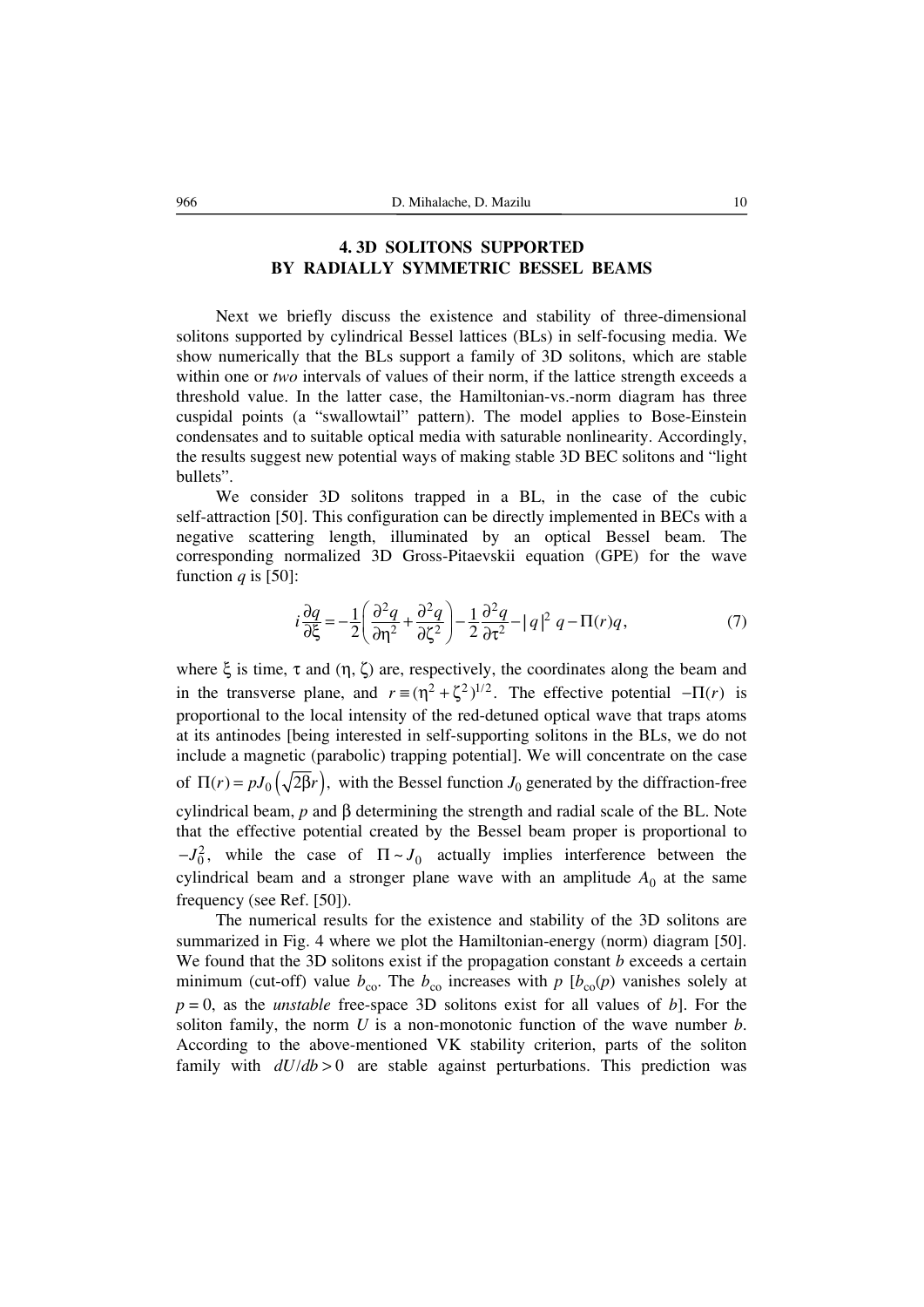confirmed by numerical calculation of the perturbation growth rates  $Re(\delta)$ , and it was shown that the soliton families are *completely stable* (against all perturbations) precisely in the regions singled out by the condition  $dU/db > 0$ . We have found that, for small values of the lattice strength  $p$ , the solitons are stable in a narrow interval of *b* to the right of the cut-off value  $b_{\text{co}}$ . However, solitons lose their stability for the propagation constants *b* exceeding a value at which  $dU/db = 0$ , in contrast to the BL-supported 2D solitons, that may be stable in their entire existence domain (in terms of *b*) if the lattice strength *p* is large enough.



Fig. 4 – The Hamiltonian *vs* norm diagrams for  $p = 5$  (a), 5.5 (b), 6 (c), and 8 (d).

Remarkably, for some moderate values of *p*, the 3D solitons are stable in *two disjoint intervals* of *b* [one interval abuts on the cut-off value,  $b = b_{\text{co}}$ , and another one is found at relatively large values of the propagation constant, see Fig. 4(b)]. The Hamiltonian-energy (norm) diagram for the soliton families, which is a useful tool for the analysis of stability of solitons in conservative systems [2, 66], is plotted in Fig. 4 for several values of the lattice strength *p*. They exhibit one or, in some cases, three cuspidal points. In the latter case [see Fig. 4(b)] the diagram displays a "swallowtail" pattern, which actually accounts for the existence of two distinct stability regions for the 3D solitons. Although this pattern is one of generic possibilities known in the catastrophe theory, it occurs rather rarely in physical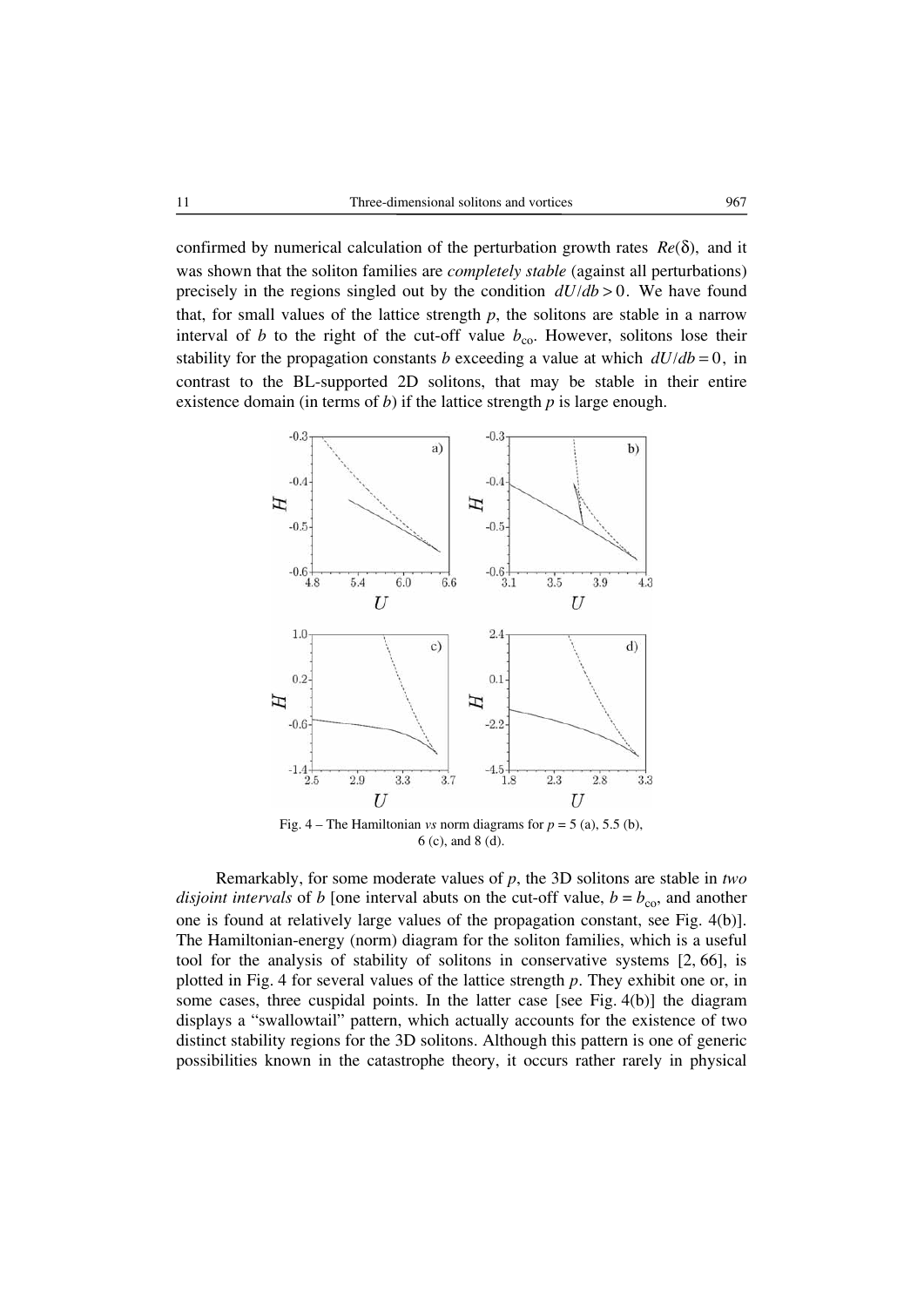models. A comprehensive review of applications of the catastrophe theory to the soliton-stability problem, based on the Whitney theorem for two-dimensional maps, which are constructed with the aid of the dynamical invariants of the nonlinear evolution equations, can be found in Ref. [66].

In Fig. 5 we display four typical examples of the stable 3D BL solitons. Lowamplitude broad ("loosely bound") solitons extending over several radial-lattice rings, with the propagation constant *b* close to the cut-off  $b_{\text{co}}$ , are shown in Figs. 5(a, c), and high-amplitude ("tightly-bound") ones, which are mostly trapped within the BL core, are presented in Figs. 5(b, d). We have additionaly checked that the solitons which were predicted to be stable (see the solid-line segments in Fig. 4) were indeed stable in the direct simulations under input (white-noise) perturbations [50].



Fig. 5 – Isosurface plots for stationary stable solitons: (a)  $p = 5$ , *b* = 0.11, and *U* = 6.477, (b) *p* = 5.5, *b* = 0.85, and *U* = 3.677, (c) *p* = 6, *b* = 0.23, and *U* = 2.623, and (d) *p* = 6, *b* = 2, and *U* = 3.591.

## **5. 3D SOLITONS IN ATTRACTIVE BOSE-EINSTEIN CONDENSATES LOADED IN OPTICAL LATTICES**

The creation of multidimensional solitons built of nonlinear light or matter waves is a great challenge to the experiment. The current situation in this field was summarized in a recent review [4]. A systematic investigation of the existence, stability and robustness of 3D BEC solitons in the 3D lattice potential has been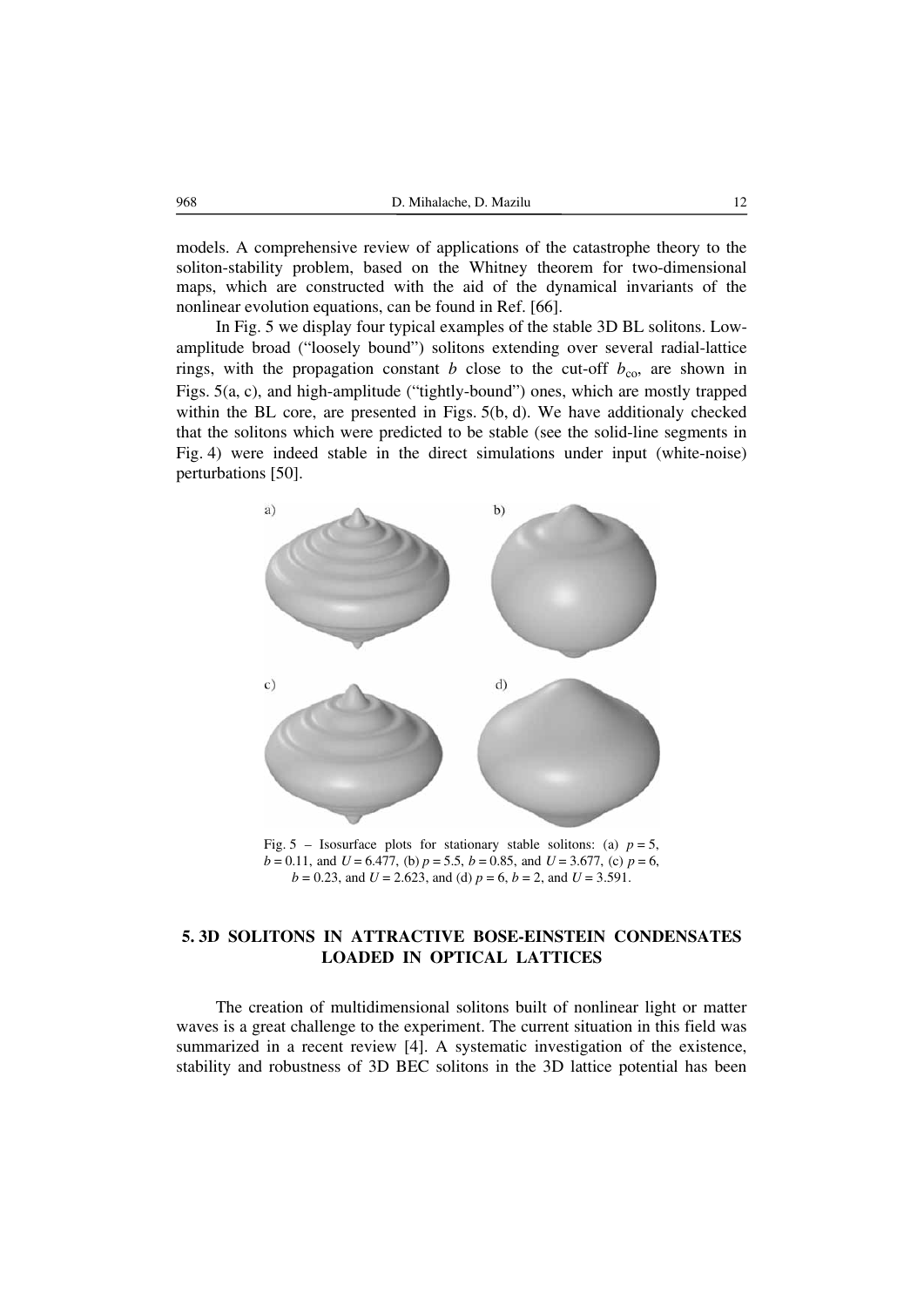performed recently [51]. It is well known that the Gross-Pitaevski equation describes the BEC dynamics in terms of the mean-field single-atom wave function  $\Psi(x, y, z, t)$ . The normalized form of this equation for a self-attractive condensate trapped in the 3D potential  $[-V(x, y, z)]$  is as follows [67–70]:

$$
i\frac{\partial \Psi}{\partial t} = -\frac{1}{2} \left( \frac{\partial^2 \Psi}{\partial x^2} + \frac{\partial^2 \Psi}{\partial y^2} + \frac{\partial^2 \Psi}{\partial z^2} \right) - |\Psi|^2 \ \Psi - V(x, y, z)\Psi. \tag{8}
$$

Generally,  $V(x, y, z)$  contains terms accounting for the confining parabolic trap (magnetic and/or optical) and the periodic potential of the OL. Being interested in the localized solutions, occupying a few cells of the lattice, we disregard the parabolic potential and set  $V(x, y, z) = p[cos(4x) + cos(4y) + cos(4z)]$ , where the OL period is normalized to be  $\pi/2$ , and the OL strength *p* is defined to be positive. Besides the norm,

$$
N = \iiint \psi(x, y, z)^2 dx dy dz,
$$
 (9)

the above equation conserves the energy,

$$
E = \iiint \left[ \frac{1}{2} \left( \left| \frac{\partial \psi}{\partial x} \right|^2 + \left| \frac{\partial \psi}{\partial y} \right|^2 + \left| \frac{\partial \psi}{\partial z} \right|^2 \right) - \frac{1}{2} |\psi|^4 - pV(x, y, z) |\psi|^2 \right] dx dy dz. \tag{10}
$$

Stationary soliton solutions have the form  $\psi(x, y, z, t) = w(x, y, z) \cdot \exp(-i\mu t)$ , with a real function *w* and chemical potential μ. We looked for the function  $w(x, y, z)$  by means of the known method of the propagation in imaginary time. It was implemented, using the Crank-Nicholson scheme, with the nonlinear finitedifference equations solved by means of the Picard iteration method, and the resulting linear system handled with the help of the Gauss-Seidel iterative procedure. To achieve good convergence, we typically needed six Picard iterations and six Gauss-Seidel iterations. We used equal transverse grid stepsizes,  $\Delta x = \Delta y = \Delta z = h$ , and a mesh of  $361 \times 361 \times 361$  points was usually employed. The convergence to a stationary state occurred after  $4 \times 10^3 - 5 \times 10^4$  steps of the evolution in imaginary time, typical transverse-grid and time stepsizes being  $h = 0.02$  and  $\Delta t = 0.0003$ , respectively, for narrow solitons, whereas for broad ones it was enough to take  $h = 0.07$  and  $\Delta t = 0.004$ .

One can derive a relationship between the norm *N*, chemical potential μ, real wave function *w* and energy *E* of the stationary solution:

$$
E = \mu N + \frac{1}{2} \int \int \int w^4(x, y, z) dx dy dz.
$$
 (11)

It can be used to determine the chemical potential μ, once the field profile *w* is known. This exact relation was also used for verification of accuracy of the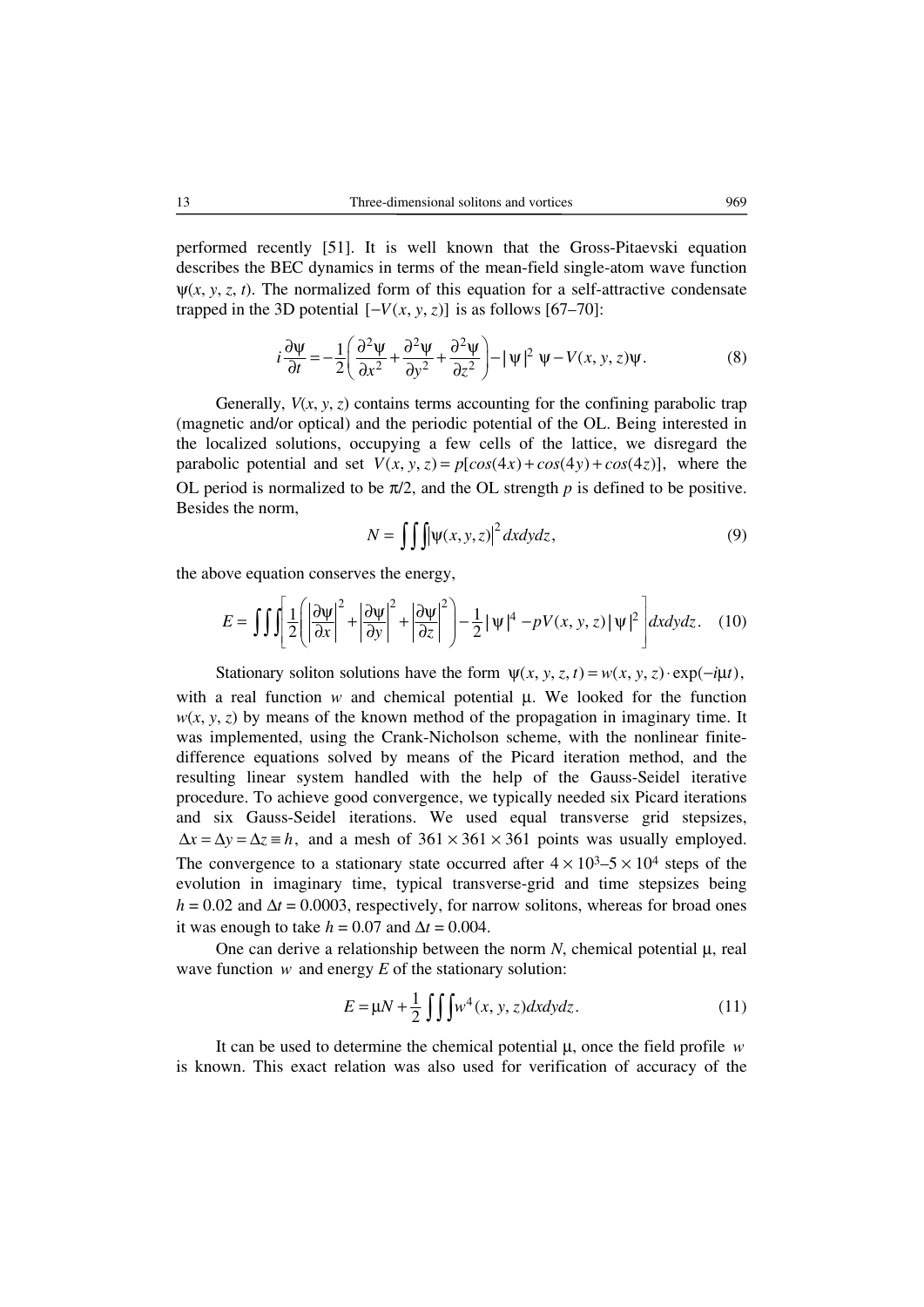numerically found stationary solutions. Notice that, for stationary solitons of the NLS equation in the free 3D space, the following relations between μ, *N*, and *E* is known:  $\mu(N) = -CN^{-2}$ ,  $E(N) = CN^{-1}$ ,  $C \approx 44.3$  [1, 2] (a corollary of this is  $d\mu/dN > 0$ , which immediately shows that these free-space solitons are *always unstable*, as the VK stability criterion requires exactly the opposite,  $d\mu/dN < 0$ .

We have found that that, in the presence of the 3D OL, the localized states exist only for  $\mu$  smaller than some maximum value,  $\mu_{\text{max}}(p)$ ; in fact, it corresponds to the edge of the *bandgap* in the spectrum of the linearized evolution equation. At values of  $\mu$  that do not belong to the bandgap, no soliton is possible. We note that  $\mu_{\text{max}}(p)$  decreases with the increase of the lattice strength p [for the 3D NLS equation in free space  $(p = 0)$ , one has  $\mu_{\text{max}}(0) = 0$ . Remarkably, for sufficiently large values of the lattice strength *p*, the *E*(*N*) curves feature *two cusps*, instead of a single one, as in most other 2D and 3D Hamiltonian models.

Further, Fig. 6 displays an integrated characteristic of the soliton family – the dependence  $E = E(\mu, N)$  – together with the corresponding projections onto the three planes  $(E, \mu)$ ,  $(E, N)$ , and  $(\mu, N)$ , for two different values of the lattice strength,  $p = 0$  and  $p = 3$ . In the latter case [in Fig. 6(b)], we notice the *nonmonotonic* behavior of the three projected curves for  $p = 3$  (above the stability threshold) and the *"swallowtail" loop* in the energy-norm diagram.



Fig. 6 – The soliton family in terms (color online) of the dependence  $E = E(\mu, N)$ , and its projections on the planes  $(E, \mu)$ ,  $(E, N)$ , and  $(\mu, N)$  for  $p = 0$  (a) and  $p = 3$  (b).

Shapes of both unstable and stable solitons are shown in Fig. 7, through their isosurface plots for a typical value of the lattice strength parameter,  $p = 3$ . An unstable low-amplitude 3D soliton (with  $A \equiv w(0, 0, 0) = 1.8$ ), found for the value of the chemical potential  $\mu$  close to the bandgap edge, is displayed in Fig. 7(a). This soliton is broad, occupying many lattice cells. Typical *stable* solitons, with medium  $(A = 2.2)$  and high  $(A = 3)$  amplitude, are shown in Figs. 7(b) and Fig. 7(c), respectively. Notice that the unstable soliton in Fig. 7(a) and its stable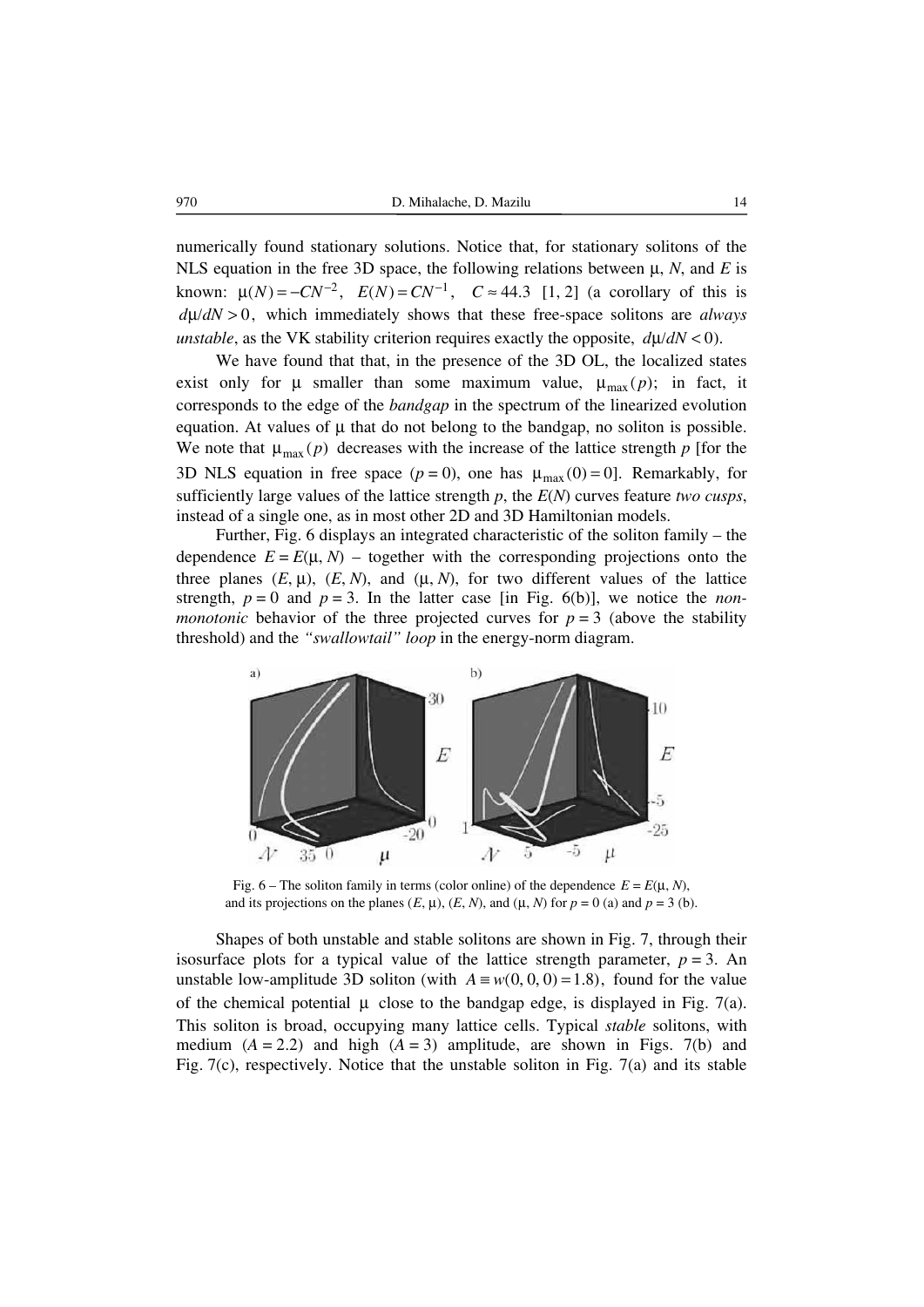counterpart in Fig. 7(c) have *equal values of the norm*,  $N = 2.4$ . The intermediate stable soliton in Fig. 7(b) has a smaller norm  $(N = 2.04)$ , which is very close to the limit value corresponding to the first cuspidal point in the dependence  $E = E(N)$ . Fig. 8 additionally shows integrated views along the *z*-axis of the isosurface plots displayed in Fig. 7. This figure illustrates the fact that low-amplitude solitons spread to many lattice cells, whereas high-amplitude solitons occupy only a few cells.



Fig. 7 – Isosurface plots of unstable (a) and stable (b) and (c) 3D solitons. Here *p* = 3; a) *N* = 2.4, *A* = 1.8; b) *N* = 2.04, *A* = 2.2; c) *N* = 2.4, *A* = 3.



Fig. 8 – Integrated through views along the *z*-axis (color online) of the solitons shown in Fig. 7.

To illustrate the stability analysis, Fig. 9 shows an example of a stable soliton which persists after the application of the stochastic perturbation: in the course of the evolution, the soliton's amplitude slightly oscillates, with no trend to collapse or breakup. For linearly unstable solitons, the simulations reveal the following scenarios of the instability development: (i) low-amplitude solitons decay into linear waves under stochastic perturbations, or under uniform ones that reduce the soliton's norm; this case is illustrated by Fig. 10 for a typical situation, (ii) the same unstable soliton, but under uniform perturbations (that make its norm larger), reshapes itself into a time-periodic breather, and (iii) an unstable high-amplitude soliton collapses if it is perturbed by the uniform perturbation that increases its norm [51].

Notice also that a repulsive BEC confined in a 3D optical lattice supports spatially localized (in all three dimensions) vortex structures which are remarkably robust and which possess highly nontrivial particle flows [71].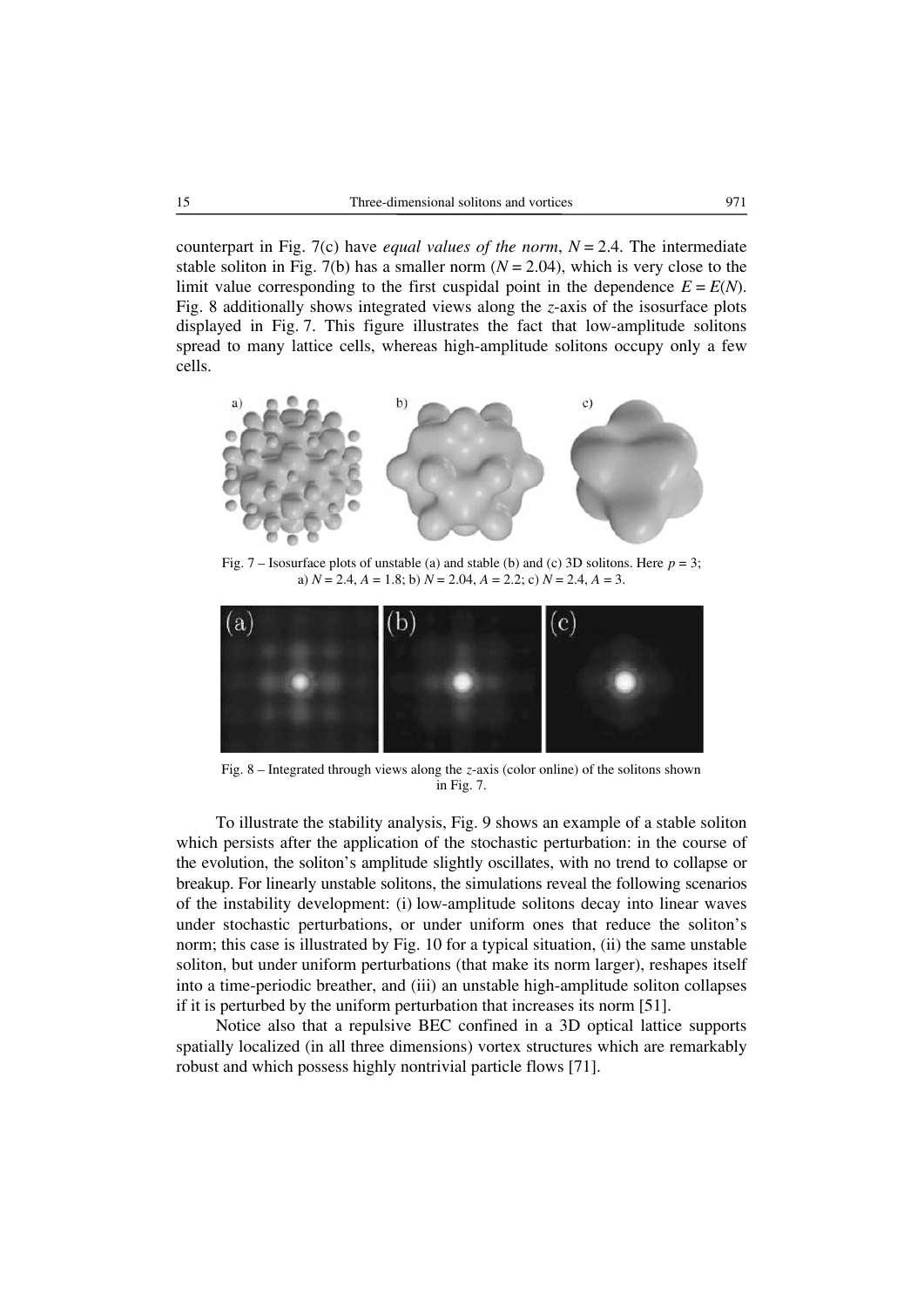

Fig. 10 – Integrated through views along (color online) the *z*-axis of an unstable soliton that decays due to a uniform norm-reducing perturbation with  $\epsilon = 0.01$ , for  $p = 3$ : a)  $t = 0$ ,  $A = 1.78$ ; b)  $t = 50$ ,  $A = 0.6505$ , c)  $t = 70$ ,  $A = 0.2075$ .

#### **6. CONCLUSIONS**

In this work we overviewed some recent results concerning the existence, stability and robustness of three-dimensional solitons and vortices in selected models in optics and Bose-Einstein condensate. We have shown that the Hamiltonian-versus-soliton norm curves are very useful in the analysis of existence and stability of solitons [2, 72] We revealed the occurence of a generic swallowtail bifurcation in the Hamiltonian-versus- soliton norm diagrams. The swallowtail-like bifurcation pattern, which actually accounts for the existence of two distinct stability regions for the three-dimensional fundamental (nonspinning) and spinning solitons is one of generic possibilities known in the catastrophe theory. However, it occurs rather rarely in the study of realistic physical models.

*Acknowledgements*. Part of the research work overviewed in this paper has been carried out in collaboration with Lucian-Cornel Crasovan, Yaroslav V. Kartashov, Yuri S. Kivshar, Hervé Leblond, Falk Lederer, Boris A. Malomed, and Lluis Torner. We are deeply indebted to all of them.

#### **REFERENCES**

1. Y. S. Kivshar, G. P. Agrawal, *Optical solitons: From fibers to photonic crystals*, Academic Press, San Diego, 2003.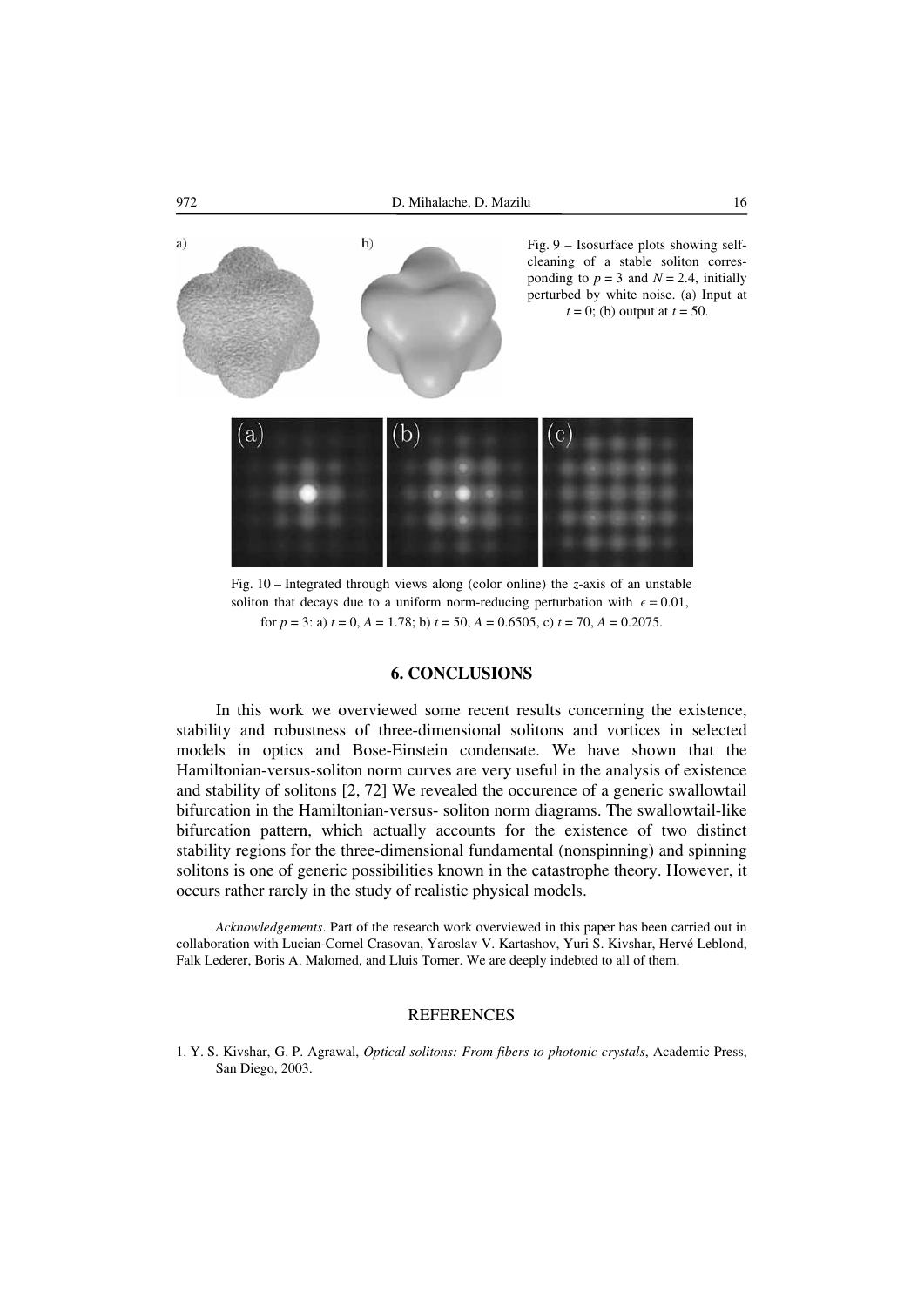- 2. N. N. Akhmediev, A. Ankiewicz, *Solitons: Nonlinear Pulses and Beams*, London, Chapman and Hall, 1997.
- 3. G. I. Stegeman, D. N. Christodoulides, M. Segev, IEEE J. Select. Top. Quant. Electron., **6**, 1419 (2000).
- 4. B. A. Malomed, D. Mihalache, F. Wise, L. Torner, J. Opt. B: Quantum Semiclassical Opt., **7**, R53 (2005).
- 5. Y. Silberberg, Opt. Lett., **15**, 1282 (1990).
- 6. L. Bergé, Phys. Rep., **303**, 260 (1998); V. V. Konotop, P. Pacciani, Phys. Rev. Lett., **94**, 240405 (2005).
- 7. I. Towers, B. A. Malomed, J. Opt. Soc. Am., **19**, 537 (2002).
- 8. B. A. Malomed, *Soliton Management in Periodic Systems*, Springer, New York, 2006.
- 9. D. Edmundson, R. H. Enns, Opt. Lett., **17**, 586 (1992); N. Akhmediev, J. M. Soto-Crespo, Phys. Rev., A **47**, 1358 (1993); R. McLeod, K. Wagner, S. Blair, Phys. Rev., A **52**, 3254 (1995).
- 10. B. A. Malomed *et al.*, Phys. Rev., E **56**, 4725 (1997).
- 11. D. V. Skryabin, W. J. Firth, Opt. Commun., **148**, 79 (1998).
- 12. L. Torner, D. Mazilu, D. Mihalache, Phys. Rev. Lett., **77**, 2455 (1996); D. Mihalache, F. Lederer, D. Mazilu, L. C. Crasovan, Opt. Eng., **35**, 1616 (1996); D. Mihalache, D. Mazilu, L. C. Crasovan, L. Torner, Opt. Commun., **137**, 113 (1997); D. Mihalache *et al.*, Phys. Rev., E **62**, R1505 (2000).
- 13. D. Mihalache *et al.*, Opt. Commun., **152**, 365 (1998); Opt. Commun., **169**, 341 (1999); Opt. Commun., **159**, 129 (1999); Phys. Rev., E **62**, 7340 (2000); N. C. Panoiu *et al.*, Phys. Rev., E **71**, 036615 (2005).
- 14. L. Torner *et al.*, Opt. Commun., **199**, 277 (2001).
- 15. I. V. Mel'nikov, D. Mihalache, N. C. Panoiu, Opt. Commun., **181**, 345 (2000).
- 16. M. Blaauboer, B. A. Malomed, G. Kurizki, Phys. Rev. Lett., **84**, 1906 (2000).
- 17. S. K. Turitsyn, Theor. Math. Phys., **64**, 797 (1985).
- 18. W. Krolikowski, O. Bang, Phys. Rev., E **63**, 016610 (2001); M. Peccianti, C. Conti, G. Assanto, Phys. Rev., E **68**, 025602 (2003).
- 19. W. Krolikowski *et al.*, J. Opt. B: Quantum Semiclass. Opt., **6**, S288 (2004).
- 20. D. Mihalache, Rom. Rep. Phys., **59**, 515 (2007).
- 21. D. Suter T. Blasberg, Phys. Rev., A **48**, 4583 (1993).
- 22. C. Rotschild, O. Cohen, O. Manela, M. Segev, T. Carmon, Phys. Rev. Lett., **95**, 213904 (2005).
- 23. X. Hutsebaut *et al.*, Opt. Commun., **233**, 217 (2004); C. Conti, M. Peccianti, G. Assanto, Phys. Rev. Lett., **92**, 113902 (2004).
- 24. Y. V. Kartashov, V. A. Vysloukh, L. Torner, Phys. Rev. Lett., **93**, 153903 (2004); Z. Xu, Y. V. Kartashov, L. Torner, Phys. Rev. Lett., **95**, 113901 (2005); A. S. Desyatnikov *et al.*, Opt. Lett., **30**, 869 (2005).
- 25. D. Briedis *et al.*, Opt. Express, **13**, 435 (2005); A. I. Yakimenko, Y. A. Zaliznyak, Y. Kivshar, Phys. Rev., E **71**, 065603 (2005); A. I. Yakimenko, V. M. Lashkin, O. O. Prikhodko, Phys. Rev., E **73**, 066605 (2006); V. M. Lashkin, Phys. Rev., A **75**, 043607 (2007).
- 26. C. Conti, G. Ruocco, S. Trillo, Phys. Rev. Lett., **95**, 183902 (2005).
- 27. Y. V. Kartashov, L. Torner, V. A. Vysloukh, D. Mihalache, Opt. Lett., **31**, 1483 (2006).
- 28. D. Mihalache *et al.*, Phys. Rev., E **74**, 066614 (2006).
- 29. P. Pedri, L. Santos, Phys. Rev. Lett., **95**, 200404 (2005).
- 30. D. Mihalache *et al.*, Phys. Rev., E **73**, 025601 (2006); Yu. A. Zaliznyak, A. I. Yakimenko, Phys. Lett., A **372**, 2862 (2008).
- 31. D. Rozas, Z. S. Sacks, G. A. Swartzlander, Phys. Rev. Lett., **79**, 3399 (1997).
- 32. D. Mihalache *et al.*, Phys. Rev., E **67**, 055603 (2003); D. Mihalache *et al.*, J. Opt. B: Quantum Semiclassical Opt., **6**, S341 (2004); M. J. Paz-Alonso, H. Michinel, Phys. Rev. Lett., **94**, 093901 (2005).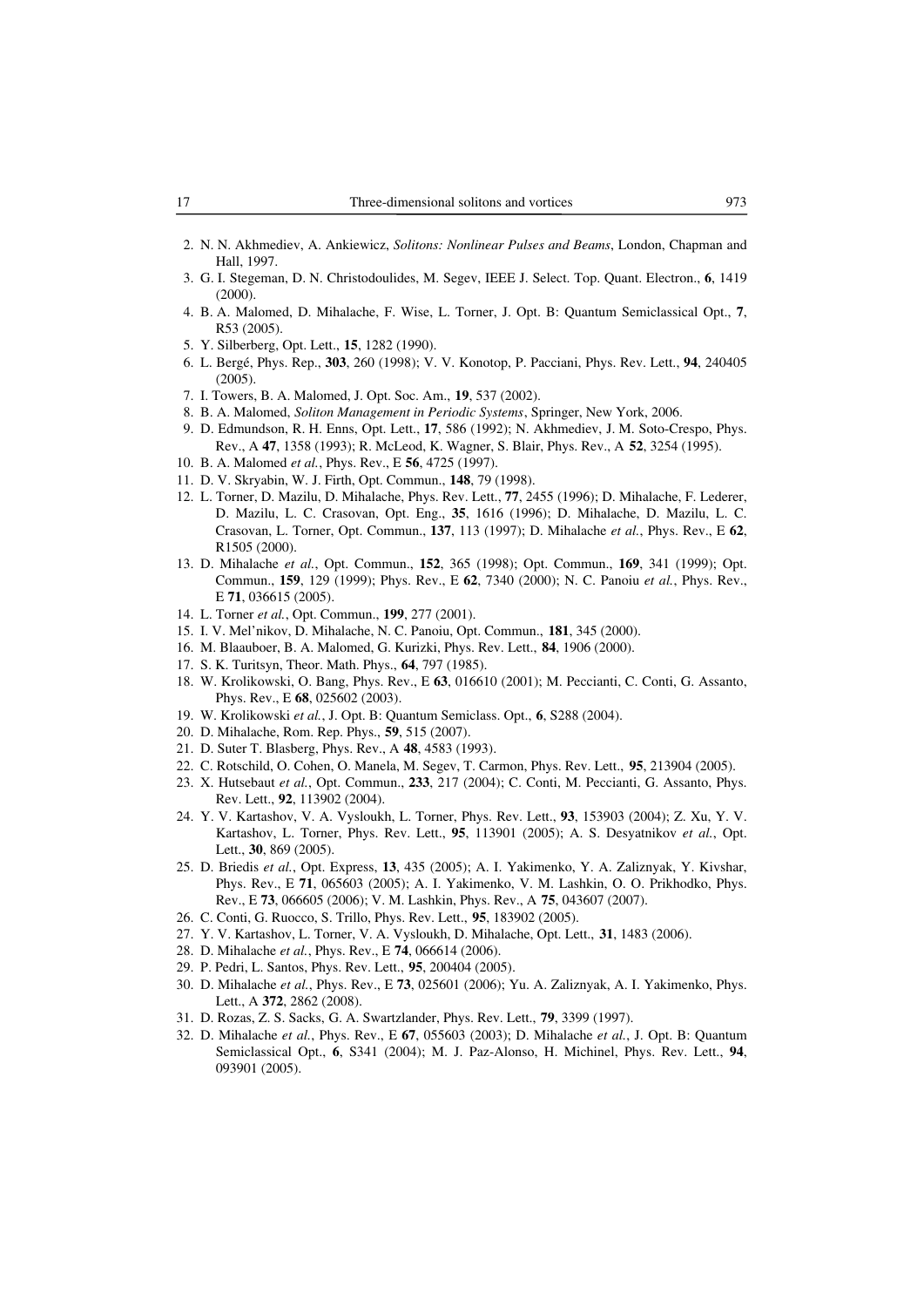- 33. L. C. Crasovan *et al.*, Phys. Rev., E **66**, 036612 (2002); L. C. Crasovan *et al.*, Phys. Rev., A **68**, 063609 (2003); T. Mizushima, N. Kobayashi, K. Machida, Phys. Rev., A **70**, 043613 (2004); M. Mottonen, S. M. M. Virtanen, T. Isoshima, M. M. Salomaa, Phys. Rev., A **71**, 033626 (2005).
- 34. M. Soljacic, S. Sears, M. Segev, Phys. Rev. Lett., **81**, 4851 (1998); A. S. Desyatnikov Y. S. Kivshar, Phys. Rev. Lett., **87**, 033901 (2001).
- 35. Y. J. He, H. H. Fan, J. W. Dong, H. Z. Wang, Phys. Rev., E **74**, 016611 (2006); Y. J. He, B. A. Malomed, H. Z. Wang, Opt. Express, **15**, 17502 (2007); Y. J. He, B. A. Malomed, D. Mihalache, H. Z. Wang, Phys. Rev., A **77**, 043826 (2008).
- 36. A. S. Desyatnikov Y. S. Kivshar, Phys. Rev. Lett., **88**, 053901 (2002); Y. V. Kartashov *et al.*, Phys. Rev. Lett., **89**, 273902 (2002); L. C. Crasovan *et al.*, Phys. Rev., E **67**, 046610 (2003); D. Mihalache *et al.*, Phys. Rev., E **68**, 046612 (2003); D. Mihalache *et al.*, J. Opt. B: Quantum Semiclassical Opt., **6**, S333 (2004).
- 37. X. Liu, L. J. Qian, F. W. Wise, Phys. Rev. Lett., **82**, 4631 (1999).
- 38. D. Mihalache *et al.*, Phys. Rev. Lett., **88**, 073902 (2002); D. Mihalache *et al.*, Phys. Rev., E **66**, 016613 (2002); H. Michinel, M. J. Paz-Alonso, V. M. Perez-Garcia, Phys. Rev. Lett., **96**, 023903 (2006).
- 39. J. W. Fleischer, M. Segev, N. K. Efremidis, D. N. Christodoulides, Nature, **422**, 147 (2003); J. W. Fleischer, T. Carmon, M. Segev, N. K. Efremidis, D. N. Christodoulides, Phys. Rev. Lett., **90**, 023902 (2003).
- 40. D. Neshev, E. Ostrovskaya, Y. Kivshar, W. Krolikowski, Opt. Lett., **28**, 710 (2003); D. Neshev *et al.*, Phys. Rev. Lett., **92**, 123903 (2004).
- 41. N. K. Efremidis, S. Sears, D. N. Christodoulides, J. W. Fleischer, M. Segev, Phys. Rev., E **66**, 046602 (2002); N. K. Efremidis, J. Hudock, D. N. Christodoulides, J. W. Fleischer, O. Cohen, M. Segev, Phys. Rev. Lett., **91**, 213906 (2003).
- 42. Z. Chen *et al.*, Phys. Rev. Lett., **92**, 143902 (2004).
- 43. B. B. Baizakov, B. A. Malomed, M. Salerno, Europhys. Lett., **63**, 642 (2003); G. L. Alfimov, V. V. Konotop, M. Salerno, Europhys. Lett., **58**, 7 (2002).
- 44. Y. V. Kartashov *et al.*, Opt. Lett., **29**, 766 (2004).
- 45. Y. V. Kartashov, L. Torner, V. A. Vysloukh, Opt. Lett., **29**, 1102 (2004).
- 46. J. Yang, Z. H. Musslimani, Opt. Lett., **28**, 2094 (2003); Z. H. Musslimani, J. Yang, J. Opt. Soc. Am., B **21**, 973 (2004).
- 47. D. N. Christodoulides, F. Lederer, Y. Silberberg, Nature, **424**, 817 (2003).
- 48. B. P. Anderson, M. Kasevich, Science, **282**, 1686 (1998).
- 49. D. Mihalache *et al.*, Phys. Rev., E **70**, 055603 (2004).
- 50. D. Mihalache *et al.*, Phys. Rev. Lett., **95**, 023902 (2005).
- 51. D. Mihalache *et al.*, Phys. Rev., A **72**, 021601 (2005).
- 52. D. Mihalache *et al.*, Phys. Rev., E , 047601 (2006).
- 53. H. Leblond, B. A. Malomed, D. Mihalache Phys. Rev., E **76**, 026604 (2007).
- 54. N. Akhmediev, A. Ankiewicz (Eds.), *Dissipative Solitons*, Lect. Notes Phys., **661**, Springer, Berlin, 2005.
- 55. I. S. Aranson, L. Kramer, Rev. Mod. Phys., **74**, 99 (2002); P. Mandel, M. Tlidi, J. Opt. B: Quantum Semiclass. Opt., **6**, R60 (2004); B. A. Malomed, in *Encyclopedia of Nonlinear Science*, p. 157. A. Scott (Ed.), Routledge, New York, 2005.
- 56. L. C. Crasovan, B. A. Malomed, D. Mihalache, Phys. Rev., E **63**, 016605 (2001); L. C. Crasovan, B. A. Malomed, D. Mihalache, Phys. Lett., A **289**, 59 (2001).
- 57. D. Mihalache *et al.*, Phys. Rev. Lett., **97**, 073904 (2006).
- 58. D. Mihalache, D. Mazilu, F. Lederer, H. Leblond, B. A. Malomed, Phys. Rev., A **75**, 033811 (2007); D. Mihalache *et al.*, Phys. Rev., A **76**, 045803 (2007).
- 59. D. Mihalache, D. Mazilu, F. Lederer, Y. S. Kivshar, Phys. Rev., A **77**, 043828 (2008).